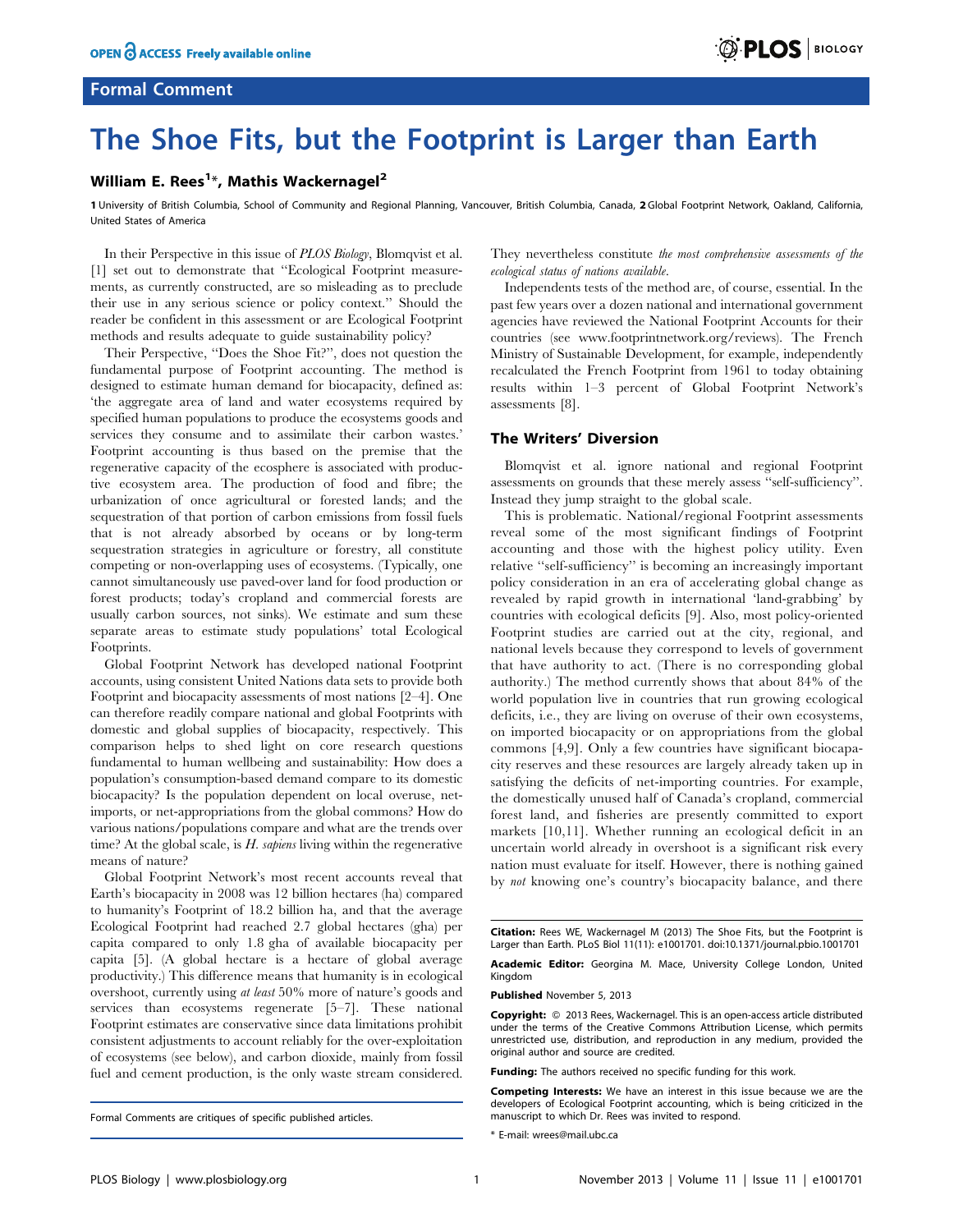are presently no better estimates than those delivered by Global Footprint Network's current Footprint accounts.

### What Footprint Estimates Measure

Many of Blomqvist et al.'s claims are themselves misleading. For instance, they assert that ''… the ecological footprint is practically equal to the carbon footprint''. This is incorrect. The carbon Footprint is only a small fraction of the domestic Footprints of many countries (e.g., 7% in the case of Tanzania in 2008) and constitutes just 55% of the total human Footprint in 2008 (up from 35% in 1961) [4,5].

These authors also note that ''none of the five non-carbon land-use categories has any substantial ecological deficit – suggesting that the depletion of cropland, grazing land, forest land, and fishing grounds is not occurring on an aggregate, global level.'' In interpreting this observation, the reader must consider three facts. First, the global Footprint of cropland, built-up land, and grazing land as currently measured can only be less than or equal to the respective biocapacity. Unlike nations and regions, Earth cannot 'import' cropland biocapacity and therefore cannot show a deficit; given a total of 4.5 billion hectares of active cropland, one cannot harvest from 5.5 billion ha. Second, current cropland, forest land, and marine Footprints do not, in fact, reflect depletion but this does not imply that there is none. We fully recognize that local ecosystem abuse is a significant problem and that Footprint accounts should reflect biocapacity losses due to land/soil degradation and over-fishing. If we could apply this 'fix', it would certainly increase our estimates of ecological deficits. However, to make reliable adjustments would require globally consistent data sets, which do not exist. It is worth noting in passing that this lack suggests an important global-level policy recommendation, namely, the world's nations should commit to assessing land/ ecosystem degradation using standardized methods to enable us to apply a 'sustainability factor' to our present eco-Footprint estimates. The third and final fact is that there is no inconsistency between the existence of reserves in some global biocapacity categories and the fact of local ecosystem degradation. Total biocapacity can exceed the harvest Footprint even though the exploitation of various fish stocks or forest ecosystems exceeds local regenerative capacity.

The situation is different for the carbon Footprint. We have relatively strong national and global data on carbon dioxide emissions, mostly from burning fossil fuel and cement production; accumulations in the atmosphere show unequivocally that emissions far exceed the sequestration capacity of the ecosphere. We also have acceptable estimates of sequestration rates by average forest ecosystems based on an extensive literature review, on Food and Agriculture Organization and Intergovernmental Panel on Climate Change reports (approximately1 metric ton

## References

- 1. Blomqvist L, Brook BW, Ellis EC, Kareiva PM, Nordhaus T, et al. (2013) Does the Shoe Fit? Real versus Imagined Ecological Footprints. PLoS Biol 11(11): e1001700. doi:10.1371/journal.pbio.1001700
- 2. Kitzes J, Galli A, Bagliani M, Barrett J, Dige G, et al. (2009) A Research Agenda For Improving National Ecological Footprint Accounts. Ecol Econ 68(7):1991– 2007.
- 3. Galli A, Kitzes J, Wermer P, Wackernagel M, Niccolucci V, et al. (2007) An Exploration of The Mathematics Behind The Ecological Footprint. Int J Des Nat Ecodyn 2(4):250–257.
- 4. Global Footprint Network National Footprint Accounts 2011 edition. Available: www.footprintnetwork.org. Accessed August 15, 2013.
- 5. WWF, Global Footprint Network, London Zoological Society (2012) Living Planet Report 2012. World Wide Fund for Nature International. Gland, Switzerland.

carbon per ha per year [12]). We can thus readily estimate the global carbon Footprint and demonstrate overshoot.

While Blomqvist et al. do not contend the global carbon-sink deficit (the only part of the Footprint accounts they review), they seem to dismiss its relevance on grounds that if the estimated natural carbon sequestration rate were increased to 2.6 t ha<sup> $-1$ </sup> yr<sup> $-1$ </sup>, "the entire global ecological overshoot disappears" and, following on, that technological fixes such as wind and solar energy might also reduce or offset carbon emissions. These assertions warrant two comments. First, while spatial and temporal variation in carbon sequestration is significant, our carbon Footprint is based on current best estimates of de facto average sequestration rates, not on what might be the case if the world's forests consisted of managed high-yield forest plantations. In any case, the carbon sequestration rate is not 2.6 t ha<sup> $-1$ </sup> yr<sup> $-1$ </sup> or no carbon dioxide would be accumulating in the atmosphere. Second, the criticisms made by Blomqvist's et al. indirectly suggest policy recommendations based on global Footprint results (despite their claim that the Footprint is not policy relevant); namely, develop dedicated carbon sink forest plantations of fast growing species (with a sequestration rate of, say, 2.6 ha<sup>-1</sup> yr<sup>-1</sup>) and a crash program of renewable energy development to help eliminate the present carbon emissions overshoot. Of course, with the implementation of such programs, future Footprint assessments would show the corresponding deficit reduction.

#### Conclusions

Despite Blomqvist et al.'s reservations, Footprint results show that: (1) most countries are in ecological deficit, increasingly dependent on potentially unreliable trade in biocapacity; (2) humanity is at or beyond global carrying capacity for key categories of consumption, particularly agriculture (factoring in soil loss and ecosystem degradation would reveal additional deficits); (3) global carbon waste sinks are overflowing; and (4) the aggregate metabolism of the human economy exceeds the regenerative capacity of the ecosphere (and the ratio is increasing). Significantly, Blomqvist et al. indirectly suggest several globally relevant policies to improve Footprint accounts and to reduce humanity's carbon footprint. How, in this light, the authors of the Perspective can conclude that the results of Footprint estimates are ''…so misleading as to preclude their use in any serious science or policy context'' remains unclear. What could we possibly gain by ignoring Footprint assessments in national and global policymaking?

#### Author Contributions

The author(s) have made the following declarations about their contributions: Wrote the paper: WER MW.

- 6. Wackernagel M, Schulz NB, Deumling D, Linares AC, Jenkins M, et al. (2002) Tracking the Ecological Overshoot of the Human Economy. Proc Natl Acad Sci U S A 99: 9266–9271.
- 7. Rees WE (2013) Ecological Footprint, Concept of. In: Levin S.A (ed.) Encyclopedia of Biodiversity, second edition, Vol. 2:701–713. Waltham, MA: Academic Press.
- 8. SOeS, French Ministry of Sustainable Development, 2010. Une expertise de l'empreinte écologique.(January 2010, Etudes and documents, No 16) Available: http://www.developpement-durable.gouv.fr/IMG/pdf/ED16\_cle584d56\_1\_. pdf and http://www.developpement-durable.gouv.fr/spip. php?page = article&id\_article = 13526. Accessed August 15, 2013.
- 9. Oxfam 2011. Land and Power: The growing scandal surrounding the new wave of investments in land. Oxfam GB, Oxford (for Oxfam International).. Available: http://policy-practice.oxfam.org.uk/publications/land-and-power-the-growing-